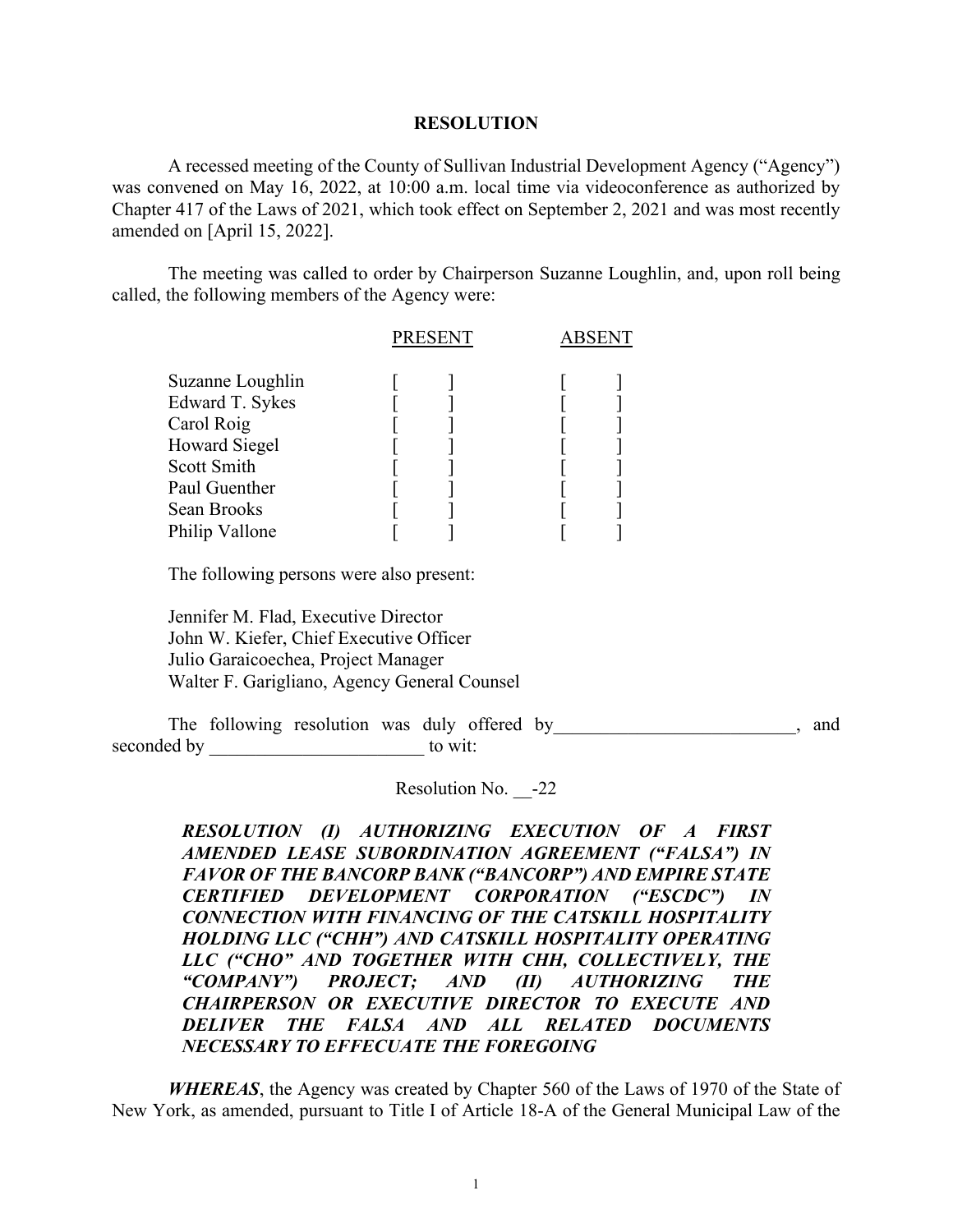State of New York (collectively, the "Act") as a body corporate and politic and as a public benefit corporation of the State of New York; and

*WHEREAS*, on April 5, 2016, the Company presented an application ("Application") to the Agency, a copy of which is on file with the Agency, requesting the Agency's assistance with respect to a certain project consisting of the: (i) acquisition, construction, installation and equipping of an approximately 56,000 square foot building intended to be used as a limited service hotel ("Building") situate on one (1) parcel of real estate consisting of approximately  $6.59\pm$  acres located along Golden Ridge Road, Town of Thompson ("Town"), County of Sullivan ("County"), State of New York and identified on the Town tax map as a portion of Section 13, Block 3, Lot 38.1 ("Land"); (ii) acquisition, construction and equipping of the Building; (iii) acquisition, construction and installation thereon and therein of certain furniture, fixtures, machinery, equipment and tools ("Equipment"); (iv) construction of improvements to the Building, the Land and the Equipment (collectively, the Building, the Land and the Equipment are referred to as the "Facility" or the "Project"); and (v) lease of the Project from the Agency to the Company; and

*WHEREAS*, on June 20, 2016, by Resolution #22-16, the Agency authorized the Company to act as its agent for the purposes of acquiring, constructing, installing and equipping the Facility and conferred on the Company certain financial assistance consisting of: (a) an exemption from all New York State and local sales and use tax for the purchases and rentals related to the Project with respect to the qualifying personal property included in or incorporated into the Facility or used in the acquisition, construction, installation or equipping of the Facility, (b) an exemption from mortgage recording tax, and (c) a partial abatement from real property taxes conferred through a certain payment in lieu of tax agreement requiring the Company to make payments in lieu of taxes ("PILOT") for the benefit of each municipality and school district having taxing jurisdiction over the Project, (collectively, the sales and use tax exemption, the mortgage recording tax exemption, and the partial abatement from real property taxes, are hereinafter collectively referred to as the "Financial Assistance"). Provision of Financial Assistance is subject to the Company entering into the Agent and Project Agreement; and

*WHEREAS*, on September 12, 2016, by Resolution #32-16, the Agency approved the execution and delivery of one or more mortgages in favor of Jeff Bank in an aggregate amount not to exceed \$8,223,500; and

*WHEREAS*, the Company was unable to close on the anticipated straight lease transaction with the Agency due to issues associated with Project financing; and

*WHEREAS*, on February 27, 2017, by Resolution #09-17, the Agency authorized taking title to the Land from the present owner as nominee of the Company; and

*WHEREAS*, the Agency took title to the Land by Bargain & Sale Deed, dated March 13, 2017 which Deed was recorded on March 22, 2017 in the Sullivan County Clerk's Office as Instrument Number 2017-2254; and

*WHEREAS*, on or about March 17, 2017, the Company and the Agency entered into the following: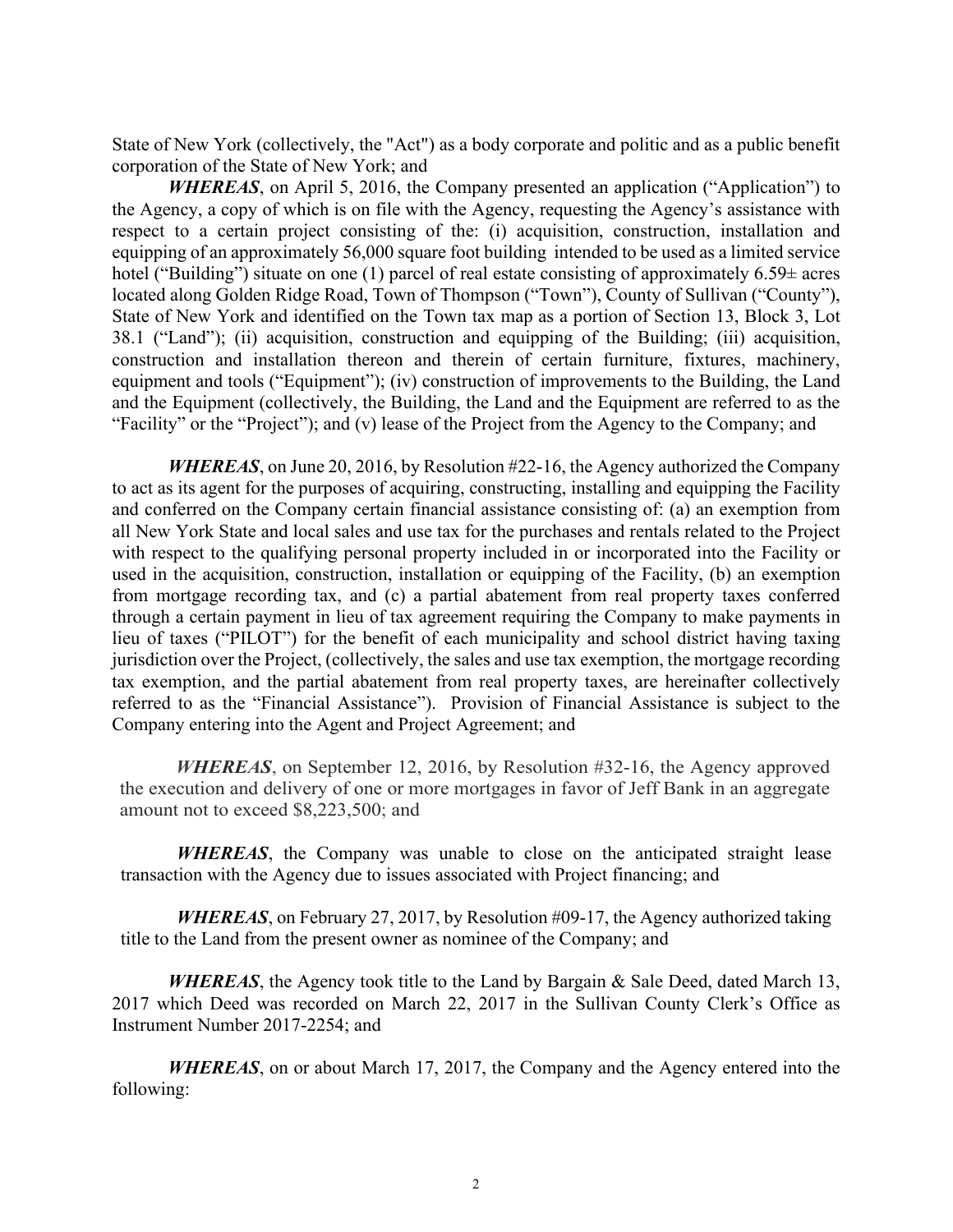- 1. Agent and Project Agreement; and
- 2. Environmental Compliance and Indemnification Agreement; and

*WHEREAS*, on August 23, 2017, by Resolution #42-17, the Agency approved the execution and delivery of three (3) or more mortgages in favor of Bancorp in an aggregate amount not to exceed \$12,000,000; and

*WHEREAS*, in order to obtain Project financing, the Company requested that title to the Land be re-conveyed by the Agency to the Company; and

*WHEREAS*, by Quitclaim Deed, dated August 10, 2018 the Agency conveyed legal title to the Land to the Company, which Deed was recorded on August 16, 2018 in the Sullivan County Clerk's Office as Instrument Number 2018-5714; and

*WHEREAS*, on August 1, 2018, the Agency and the Company entered into the following documents:

- 1. Amended and Rested Agent and Project Agreement, dated August 1, 2018;
- 2. Environmental Compliance and Indemnification Agreement, dated August 1, 2018;
- 3. Bill of Sale to Agency, dated August 1, 2018;
- 4. Bill of Sale to Company, dated August 1, 2018;
- 5. Lease to Agency and memorandum thereto, dated August 1, 2018;
- 6. Leaseback to Company and memorandum thereto, dated August 1, 2018; and
- 7. Payment in Lieu of Tax Agreement, dated August 1, 2018 ("PILOT Agreement");

(Items 1-7 collectively referred to as the "2018 Transaction Documents") ; and

*WHEREAS*, on or about August 10, 2018, the Company borrowed \$5,345,379 as evidenced by a Promissory Note payable to Bancorp ("TPL Loan"); and

*WHEREAS*, the TPL Loan was secured by a Mortgage and Security Agreement ("TPL Mortgage") and an Assignment of Leases and Rents ("TPL ALR") and was to be disbursed as contemplated by a Building Loan Agreement ("TPL BLA"); and

*WHEREAS*, on or about August 10, 2018, the Company borrowed \$3,207,227 as evidenced by a Promissory Note payable to Bancorp ("Interim Loan"); and

*WHEREAS*, the Interim Loan was secured by a Mortgage and Security Agreement ("Interim Mortgage") and an Assignment of Leases and Rents ("Interim ALR") and was to be disbursed as contemplated by a Building Loan Agreement ("Interim BLA"); and

*WHEREAS*, on or about August 10, 2018, the Company borrowed \$205,000 as evidenced by a Note payable to Bancorp ("SBA Loan" and together with the TPL Loan and Interim Loan, the "2018 Project Financing"); and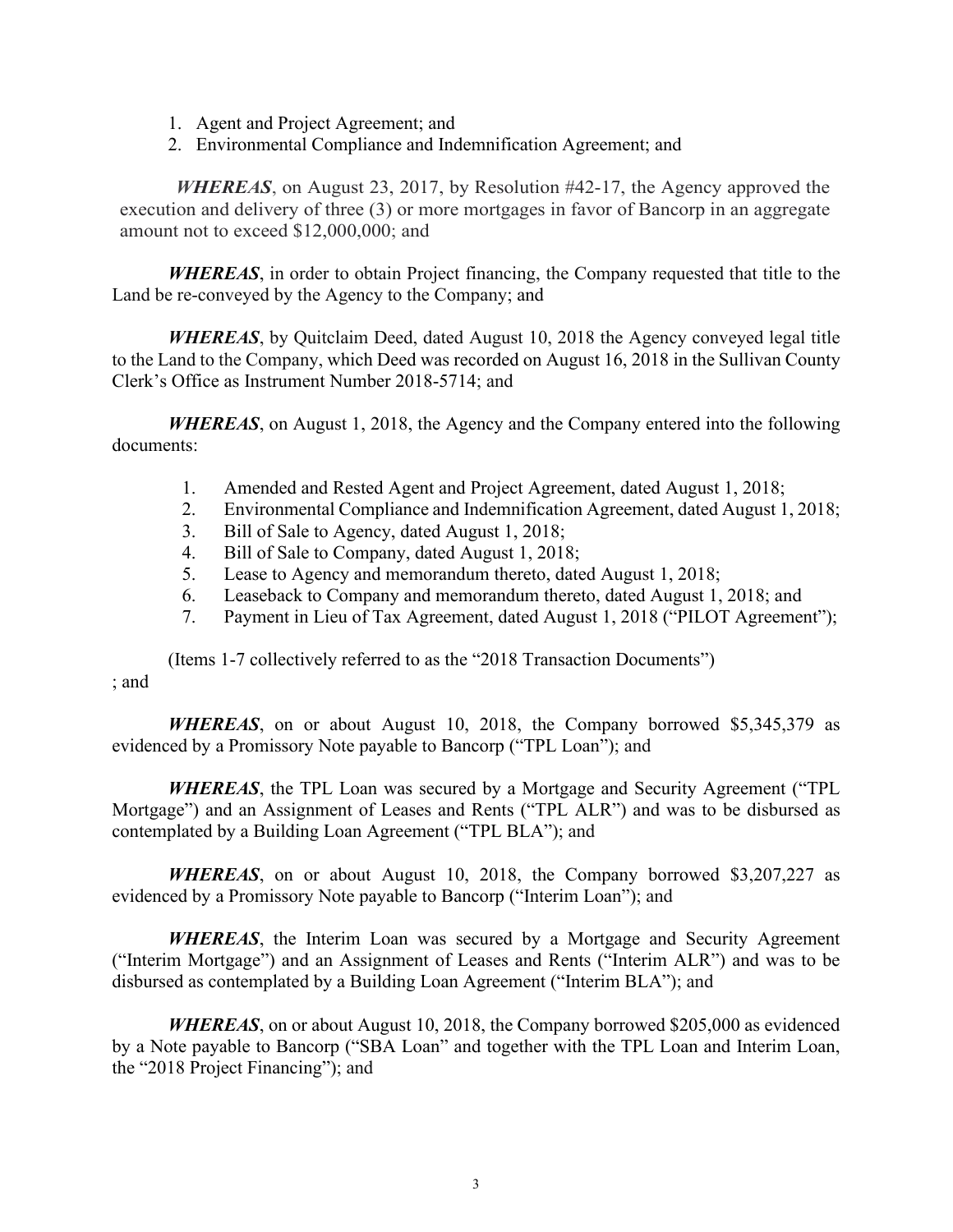*WHEREAS*, the SBA Loan was secured by a Mortgage and Security Agreement ("SBA Mortgage") and an Assignment of Leases and Rents ("SBA ALR"); and

*WHEREAS*, at the time of the Application and the execution of the PILOT Agreement, it was anticipated that the Project would be completed and open for business by the end of 2018; and

*WHEREAS*, as a result of delays in development of the Project, the Company requested the Agency delay each applicable year of the exemptions contemplated by the PILOT Agreement; and

*WHEREAS*, on February 10, 2020, the Agency adopted Resolution #04-20 authorizing an amendment of the PILOT Agreement to delay the exemptions for one year, it then being anticipated the Project would be completed in 2020, but after the March 1, 2020 taxable status date; and

*WHEREAS*, it is the Agency's intent to provide the benefits contemplated by the Agency's Tourism Destination Uniform Tax Exemption Policy ("TDUTEP") over the operating life of the Project; and

*WHEREAS*, the Company and the Agency entered into an Omnibus Amendment to Project Documents ("Omnibus Amendment"), effective as of February 10, 2020, to delay each applicable year of the exemption contemplated by the PILOT Agreement by one year and to provide for a PILOT payment equal to what taxes would have been if the Agency was not involved in the Project for the payment due February 1, 2020; and

*WHEREAS*, in July 2020, the Company notified the Agency that the development of the Project would be further delayed; and

*WHEREAS*, by resolution #37-20, adopted on August 10, 2020 the Agency authorized a Second Amended Payment in Lieu of Tax Agreement to further delay each applicable year of the exemption contemplated by the PILOT Agreement for one (1) additional year; and

*WHEREAS*, the Company and the Agency entered into a Second Omnibus Amendment to Project Documents ("Second Omnibus Amendment"), effective as of August 10, 2020, to delay each applicable year of the exemption contemplated by the Omnibus Amendment by an additional one-year period and to provide for a PILOT payment equal to what taxes would have been if the Agency was not involved in the Project for the payment due February 1, 2021; and

*WHEREAS*, by letter from Brijesh Patel, dated January 8, 2021, the Company notified the Agency that the Project will not be completed until July 2021 (after the 2021 taxable status day of March 1, 2021) and that an additional one-year delay of each applicable year of the exemption contemplated by the Second Omnibus Amendment was requested; and

*WHEREAS***,** by Resolution No. 04-21, the Agency authorized a Third Omnibus Amendment of Project Documents to further delay each applicable year of the exemption contemplated by the PILOT Agreement for one additional year and to provide for a PILOT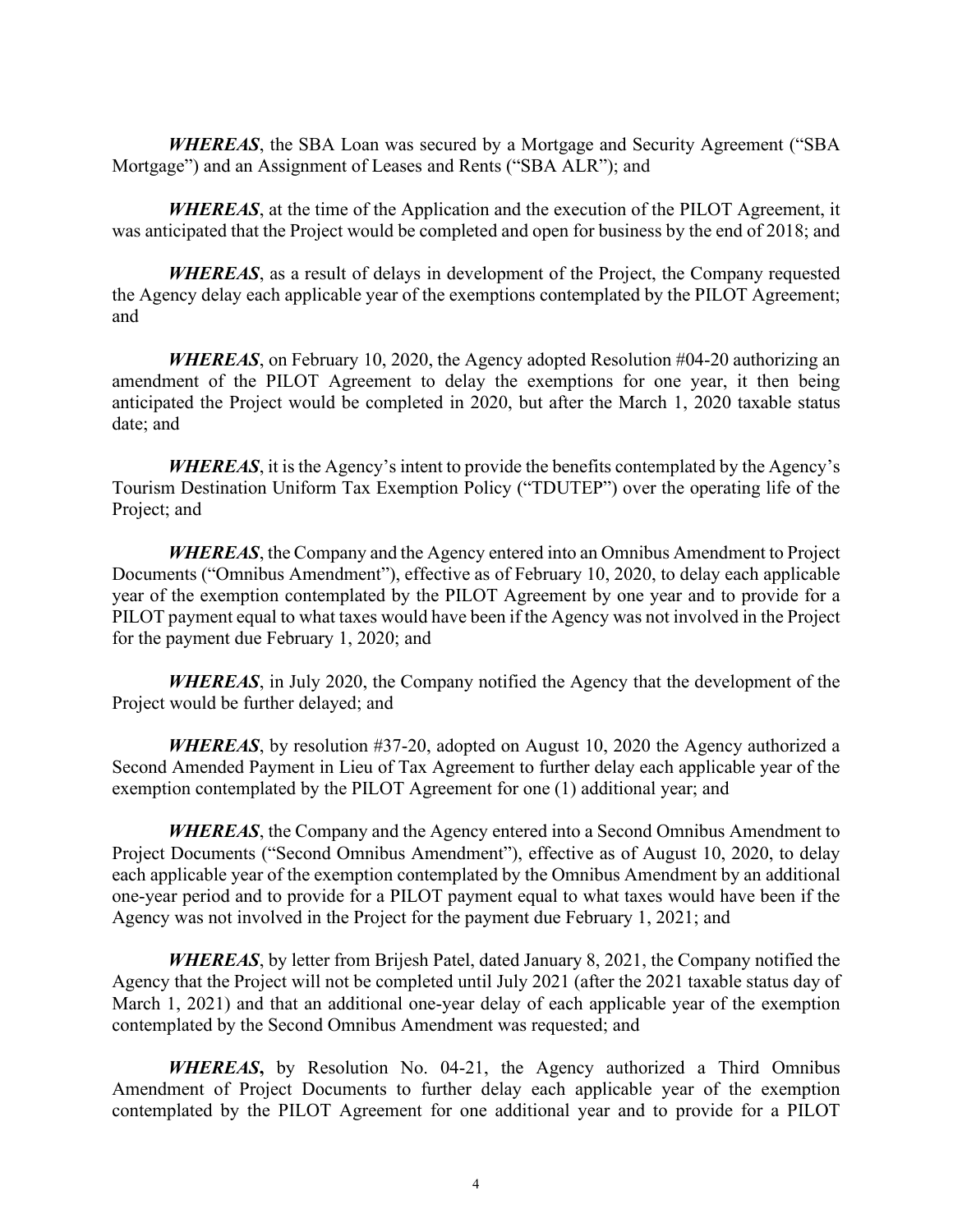payment computed on a Total Value Subject to PILOT of \$900,000 for the payment due February 1, 2022; and

*WHEREAS*, the Company and the Agency entered into a Third Omnibus Amendment to Project Documents ("Third Omnibus Amendment"), effective as of February 8, 2021, to delay each applicable year of the exemption contemplated by the PILOT Agreement by an additional one-year period and to provide for a PILOT payment computed on a base value of \$900,000 Dollars for the payment due February 1, 2022; and

*WHEREAS*, the various delays associated with development of the Project had resulted in cost overruns estimated to be \$1,109,242 so that as of June 2021 the Project cost was estimated to be \$11,800,000; and

*WHEREAS*, to assist the Company to complete the Project, Bancorp and The U.S. Small Business Administration (collectively, "Lenders") agreed to increase the TPL Loan by \$554,621 to \$5,900,000 and to increase the Interim Loan by \$332,773 to \$3,540,000. As a condition of the additional loans, the Lenders required the Company to increase its equity contribution to the Project by \$221,848 to \$2,360,000; and

*WHEREAS*, the Lenders expressed a preference to redocument the TPL Loan and Interim Loan and requested that the Agency join in execution of two Mortgages and related documents to secure a TPL Loan of \$5,900,000 and an Interim Loan of \$3,540,000; and

*WHEREAS***,** by Resolution No. 22-21, duly adopted on June 14, 2021, the Agency authorized additional financing for the Project. Resolution No. 22-21 was amended by Resolution No. 25-21, duly adopted on July 12, 2021; and

*WHEREAS*, on July 30, 2021, the Company and Agency executed and delivered mortgages and related documents to secure the TPL Loan and Interim Loan, as follows:

## TPL Loan

- a) Mortgage (New Money) and Security Agreement, dated as of July 30, 2021, executed by CHH and the Agency to Bancorp in the amount of \$554,621.00, and recorded in the Sullivan County Clerk's Office on August 3, 2021 as Instrument No. 2021-7841;
- b) which Mortgage was consolidated by a Mortgage Consolidation, Extension and Modification and Security Agreement dated as of July 30, 2021, executed by CHH and Agency to Bancorp, in the consolidated amount of \$5,900,000 and recorded in the Sullivan County Clerk's Office on August 3, 2021 as Instrument No. 2021-7842;

## Interim Loan

- a) Mortgage (New Money) and Security Agreement, dated as of July 30, 2021, executed by CHH and the Agency to Bancorp in the amount of \$332,773, and recorded in the Sullivan County Clerk's Office on August 3, 2021 as Instrument No. 2021-7843;
- b) which Mortgage was consolidated by a Mortgage Consolidation, Extension and Modification and Security Agreement dated as of July 30, 2021, executed by CHH and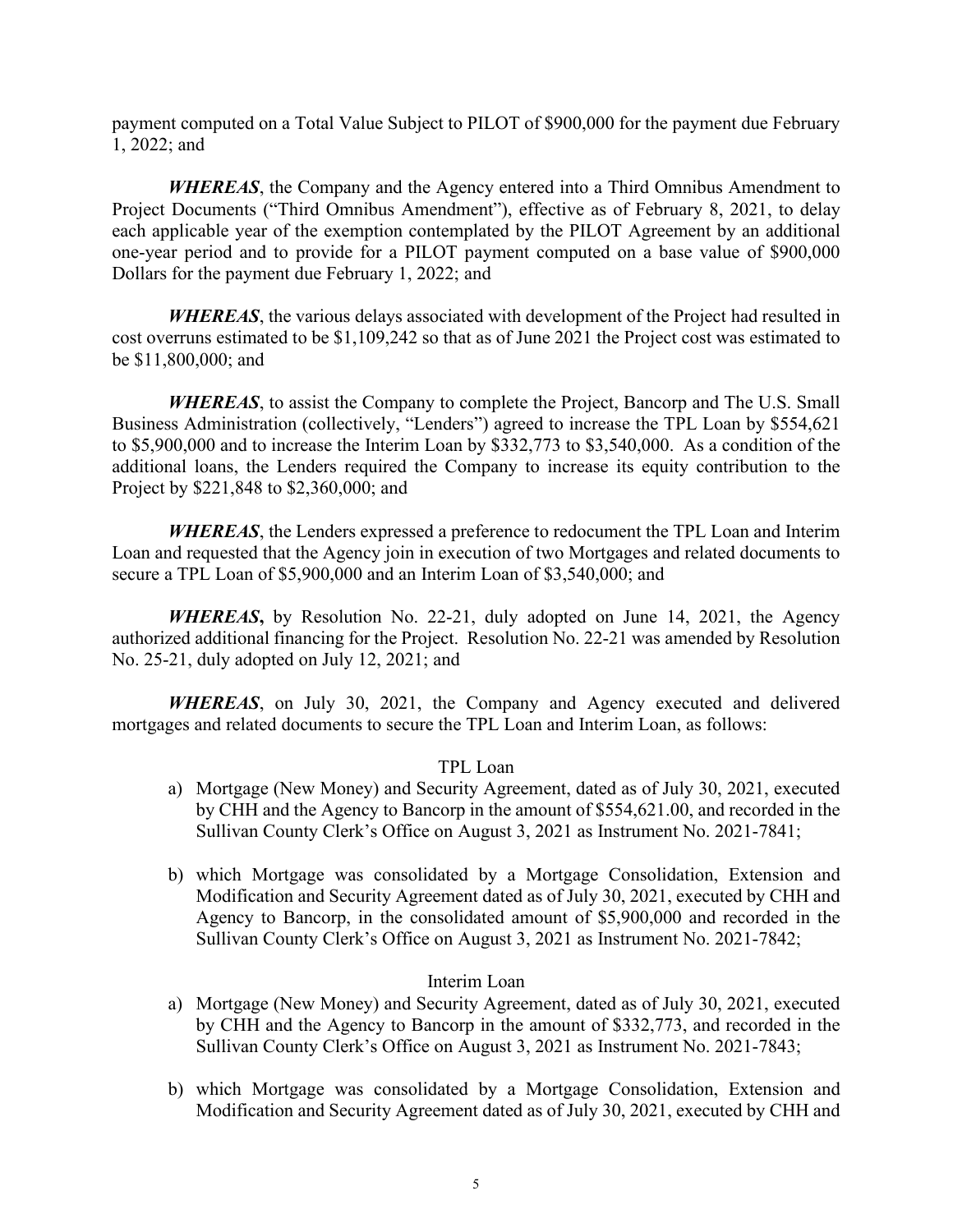Agency to Bancorp, in the consolidated amount of \$3,540,000 and recorded in the Sullivan County Clerk's Office on August 3, 2021 as Instrument No. 2021-7844.

*WHEREAS*, the terms of the TPL Loan and Interim Loan required loan proceeds to be disbursed not later than 60 months from the date of approval of the Authorization ("Authorization Date"; and

*WHEREAS*, due to additional delays the loan proceeds were not disbursed within the 60 month period from the Authorization Date; and

*WHEREAS*, the Lenders have authorized extension of the 60-month period to allow proceeds to be disbursed no later than 64 months after the Authorization Date; and

*WHEREAS*, the Interim Loan will be paid off by funding provided by ESCDC, which is in the aggregate amount of \$3,619,000 including the principal of the Interim Loan with financial closing costs of \$79,000 ("ESCDC Loan"); and

*WHEREAS*, as a condition of ESCDC making the ESCDC Loan, the Lenders require the Agency to execute and deliver a FALSA; and

*WHEREAS*, the Agency desires to authorize execution of the FALSA.

## *NOW, THEREFORE, BE IT RESOLVED BY THE MEMBERS OF THE AGENCY AS FOLLOWS:*

- Section 1. The Chairperson or Executive Director of the Agency, each acting individually, are hereby authorized, on behalf of the Agency, to execute and deliver a FALSA in favor of Bancorp and ESCDC.
- Section 2. The officers, employees and agents of the Agency are hereby authorized and directed for and in the name and on behalf of the Agency to do all acts and things required and to execute and deliver all such certificates, instruments and documents, to pay all such fees, charges and expenses and to do all such further acts and things as may be necessary or, in the opinion of the officer, employee or agent acting, desirable and proper to effect the purposes of the foregoing resolutions and to cause compliance by the Agency with all of the terms, covenants and provisions of the documents executed for and on behalf of the Agency.
- Section 3. These Resolutions shall take effect immediately.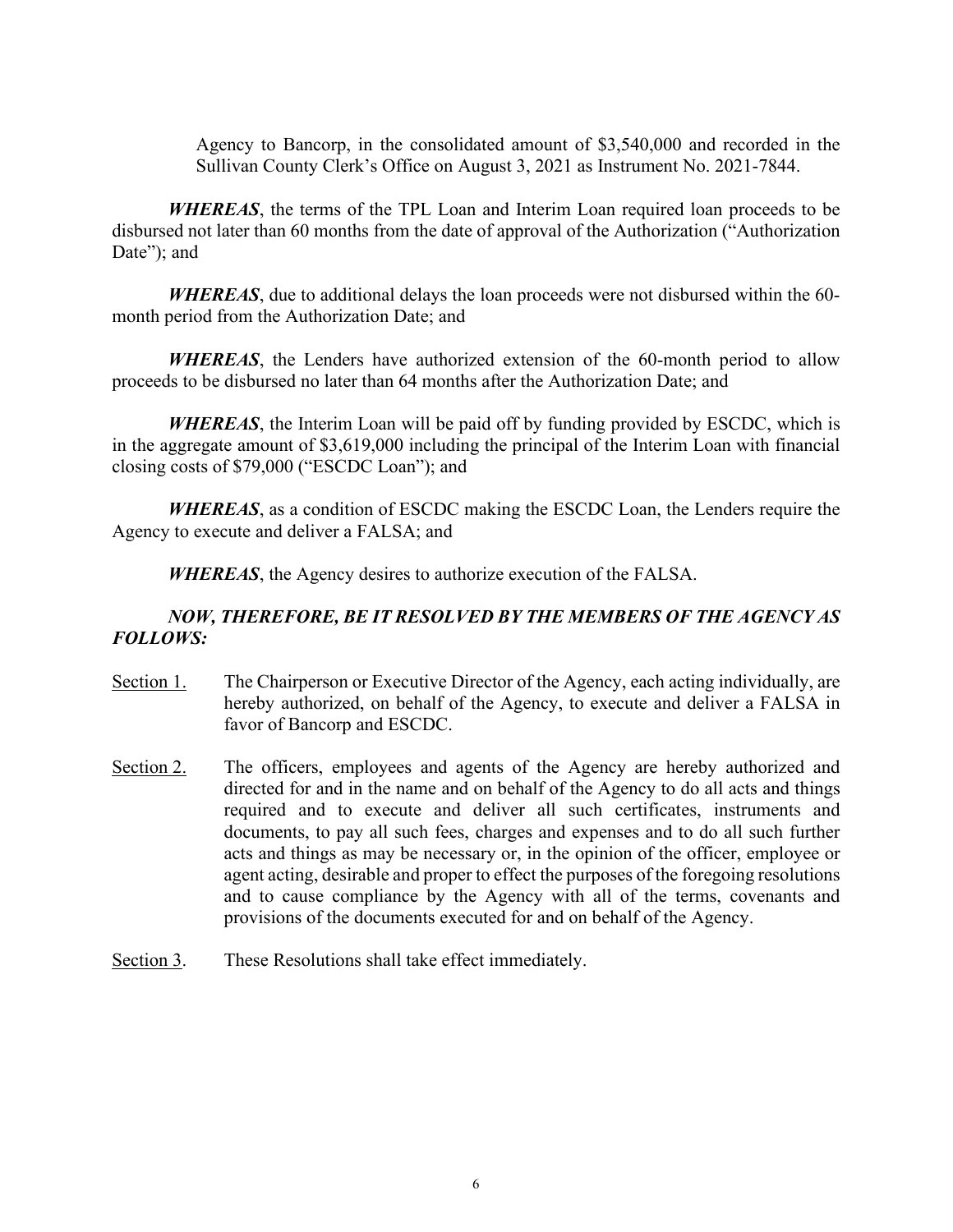The question of the adoption of the foregoing resolution was duly put to a vote on roll call, which resulted as follows:

| Suzanne Loughlin | $\lceil \quad \rceil$ Yes | $\log$                   | [ ] Absent | Abstain     |
|------------------|---------------------------|--------------------------|------------|-------------|
| Edward T. Sykes  | $\lceil \quad \rceil$ Yes | $\log$                   | Absent     | Abstain     |
| Carol Roig       | $\lceil \quad \rceil$ Yes | $\log$                   | [ ] Absent | 1 Abstain   |
| Howard Siegel    | $\lceil \quad \rceil$ Yes | $\log$                   | [ ] Absent | [ ] Abstain |
| Scott Smith      | $\lceil \quad \rceil$ Yes | $\log$                   | [ ] Absent | [ ] Abstain |
| Paul Guenther    | $\lceil \quad \rceil$ Yes | $\log$                   | [ ] Absent | Abstain     |
| Sean Brooks      | $\lceil \quad \rceil$ Yes | $\log$                   | [ ] Absent | [ ] Abstain |
| Philip Vallone   | $\lceil \quad \rceil$ Yes | $\lceil \quad \rceil$ No | [ ] Absent | [ ] Abstain |

and therefore, the resolution was declared duly adopted.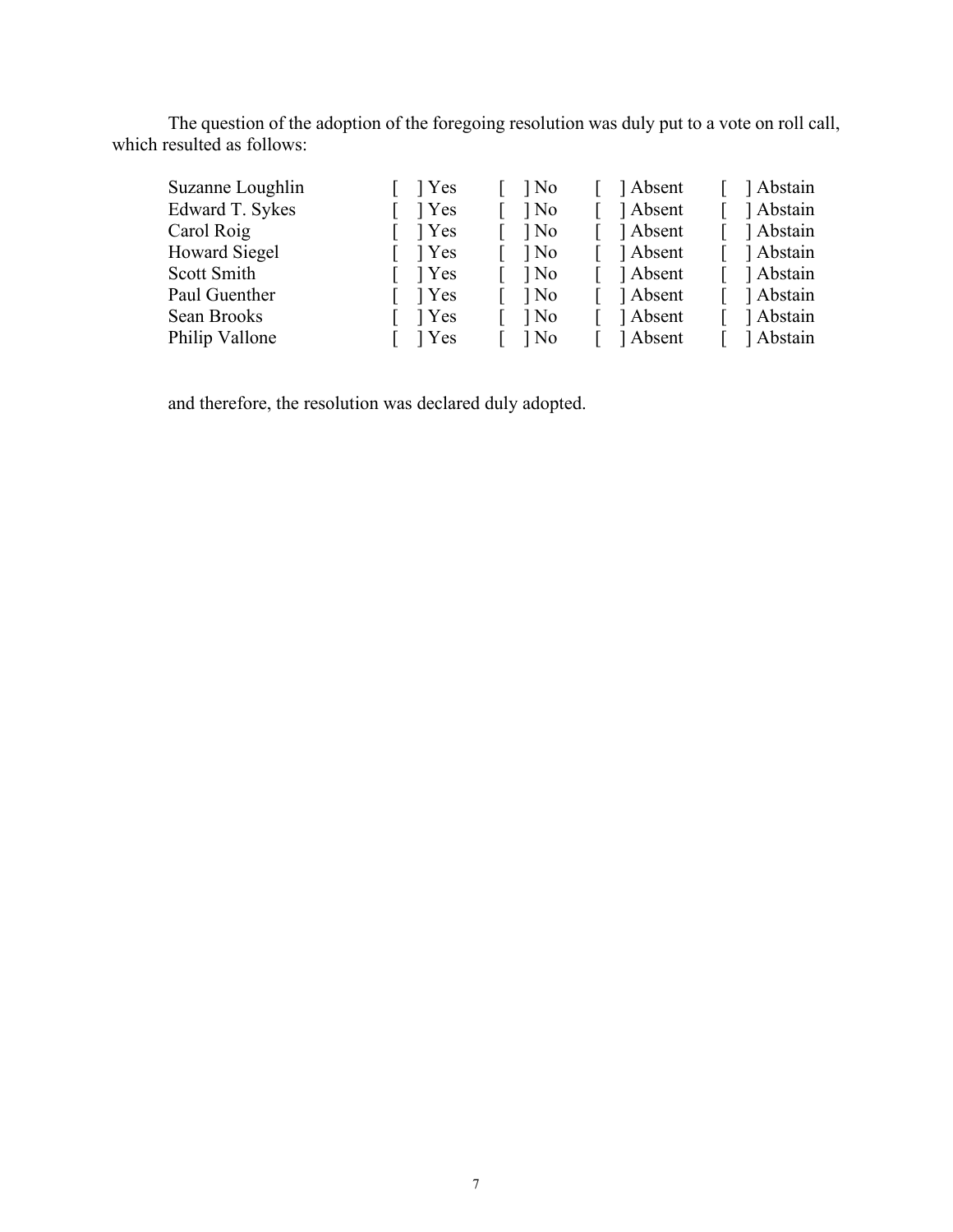STATE OF NEW YORK : :SS COUNTY OF SULLIVAN :

I, the undersigned Secretary of the Agency DO HEREBY CERTIFY THAT:

- 1. I have compared the foregoing copy of a resolution of the Agency with the original thereof on file in the office of the Agency, and that the same is a true and correct copy of such resolution and of the proceedings of the Agency in connection with such matter.
- 2. Such resolution was passed at a meeting of the Agency duly convened via video conference call on May 16, 2022 at 10:00 a.m. at which the following members were present:

|                                                                                                                                            | <b>PRESENT</b> |  |
|--------------------------------------------------------------------------------------------------------------------------------------------|----------------|--|
| Suzanne Loughlin<br>Edward T. Sykes<br>Carol Roig<br><b>Howard Siegel</b><br>Scott Smith<br>Paul Guenther<br>Sean Brooks<br>Philip Vallone |                |  |
|                                                                                                                                            |                |  |

3. The question of the adoption of the foregoing resolution was duly put to a vote on roll call which resulted as follows:

| Suzanne Loughlin     | l Yes | ] No | Absent   | Abstain   |
|----------------------|-------|------|----------|-----------|
| Edward T. Sykes      | Yes   | ] No | Absent   | Abstain   |
| Carol Roig           | 1 Yes | ] No | Absent   | Abstain   |
| <b>Howard Siegel</b> | l Yes | ] No | Absent   | Abstain   |
| Scott Smith          | l Yes | ] No | ] Absent | Abstain   |
| Paul Guenther        | l Yes | ] No | Absent   | Abstain   |
| Sean Brooks          | l Yes | ] No | Absent   | Abstain   |
| Philip Vallone       | l Yes | ] No | ] Absent | 1 Abstain |

and therefore, the resolution was declared duly adopted.

70322-048v3